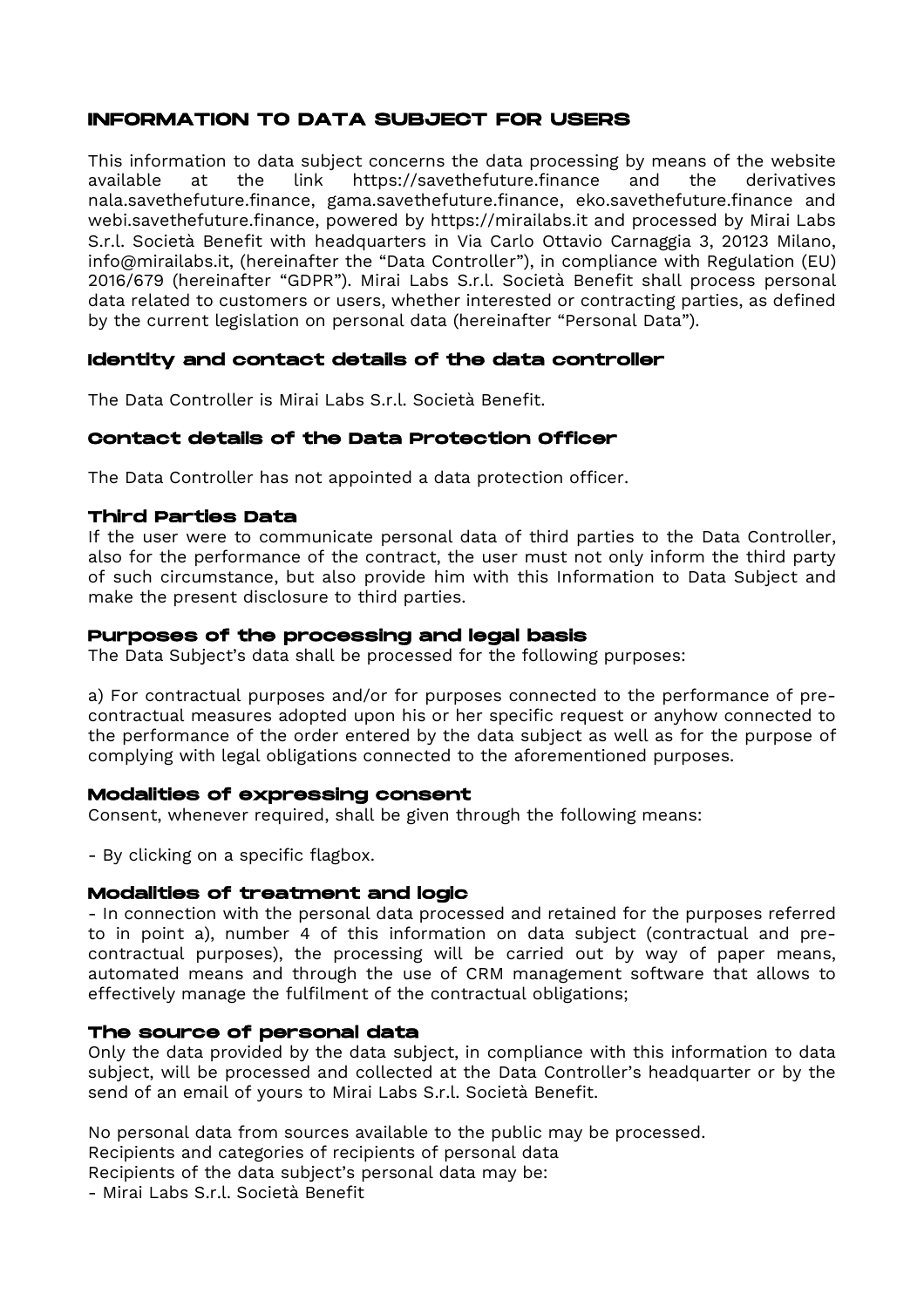#### Categories of data

The data subject's personal data will be processed as defined in GDPR.

#### Transfer of personal data

The Data Controller may intend to offer personal data to a third country or to an international organization. Such subjects may be:

- Subsidiary or parent companies.

Thefer of personal data to the aforementioned subjects, if based in a third country or international organization, is carried out according to a decision of suitability of the European Commission, which evaluates how the third country, the territory or one or more specific sectors in the third country or the international organization ensure an adequate level of protection of the data subject's rights. In the absence of such decision, the Data Controller – if deemed in any case appropriate – reserves himself the right to conclude specific separate agreements that oblige such subjects to adopt adequate security and also organizational measures, in order to offer appropriate guarantees related to the data subject's rights.

The data may beferred to the following countries: United States of America. In order to obtain a copy of such data or the place where they have been made available a request may be sent to the address set forth at the beginning of this document.

## Personal data retention period

- The personal data processed and retained for the purposes referred to in point a), number 4 of this information to data subject (contractual purposes) are processed, in the case of a concluded contract, for a period of time not exceeding 10 years from the termination of the effects of the contract for a period not exceeding 10 years from the termination of the negotiations;

#### Monument

In relation to the personal data processed and retained for the purposes referred to in point a), number 4 of this information to data subject (contractual purposes) the communication of personal data is both a contractual obligation and a necessary requirement for the performance of the contract. The data subject has the right to provide personal data.

#### Other rights

The Data Controller shall also inform the data subject about the existence of his or her following rights:

- Right of access by the data subject: the data subject shall have the right to obtain from the Data Controller confirmation as to whether or not personal data concerning him or her are being processed, and, where that is the case, access to the personal data and other specific information, pursuant to article 15 of the GDPR;

- Right to rectification: the data subject shall have the right to obtain from the Data Controller without undue delay the rectification of inaccurate personal data concerning him or her. Taking into account the purposes of the processing, the data subject shall have the right to have incomplete personal data completed, including by means of providing a supplementary statement, pursuant to article 16 of the GDPR;

- Right to data deletion, including the right to withdraw consensus: the person in question has the right to have his/her personal data deleted by the Holder without undue delay and the Holder is obliged to delete this personal data without undue delay, or to withdraw